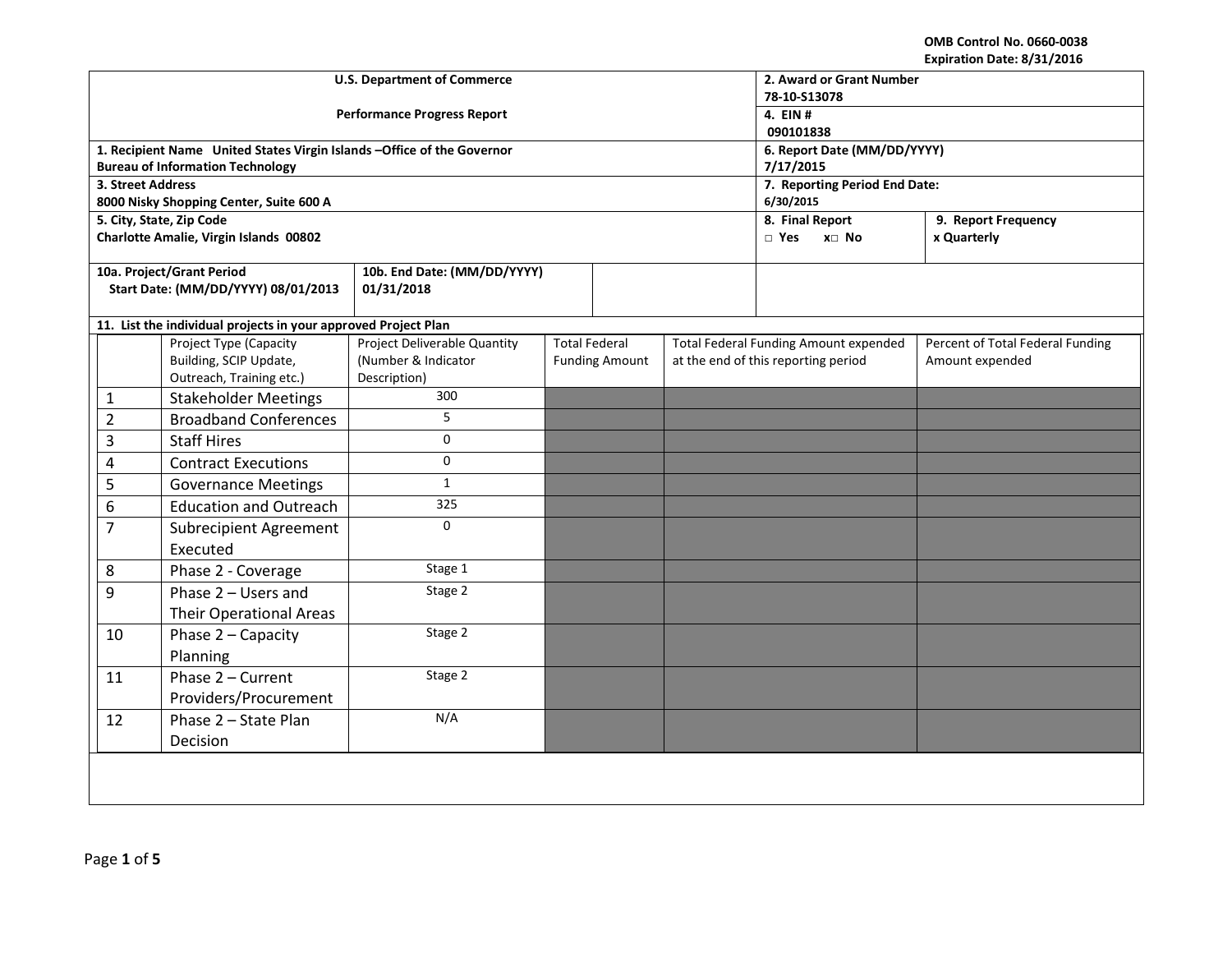**11a. Describe your progress meeting each major activity/milestone approved in the Baseline Report for this project; any challenges or obstacles encountered and mitigation strategies you have employed; planned major activities for the next quarter; and any additional project milestones or information.** 

Milestone Activities:

- Submitted SLIGP Phase II Package
- Hosted state consultation on May 19, 2015
- Conducted a SCIP review workshop facilitated by the Department of Homeland Security Office of Emergency Communications Region II NJ, NY, PR, VI
- Attend SPOC conference in Reston, VA
- Commenced data collection efforts

Planned Major activities for next quarter:

- Expand governance body to include non-profit organizations, as well as other public safety agencies
- Schedule a minimum of four (4) Education and Outreach events
- Schedule a meeting with Homeland Security regarding data collection efforts
- Complete phase II data collection

Other activities:

- Attended Monthly FirstNet Regional Meetings
- Attended SLIGP Quarterly Meetings
- Conducted Outreach and Education
- Attended a communication exercise coordinated by the Virgin Islands National Guard

**11b. If the project team anticipates requesting any changes to the approved Baseline Report in the next quarter, describe those below. Note that any substantive changes to the Baseline Report must be approved by the Department of Commerce before implementation.** 

- A revised baseline/expenditure plan has been submitted to the SLIGP team. This revision moved funding from Travel and Contractual Services to Personnel Services & Fringe. This change recognized the need to use in-house personnel to assist with the numerous activities required under this grant as well as to handle data collection that is required in Phase II. FirstNet Program Managers will develop, conduct and maintain data collection and surveys and other data collection methods which will decrease the amount of funds needed for contractual services. We do anticipate utilizing contractual services to aid in data collection efforts. No contractors have been hired as of yet.
- Due to scheduling conflicts as it relates to FirstNet activities, the Territory Wide Communication Interoperability Governing Board (TWCIGB) held only one (1) governance meeting this quarter. However, FirstNetVI reached over 400 individuals via in person, telephone outreach and education sessions coupled with information materials distribution.

**11c. Provide any other information that would be useful to NTIA as it assesses this project's progress.** 

The Phase II budget modification has been submitted. Extension of the project by 1  $\frac{1}{2}$  years poses a budgetary concern, as no additional funding has been awarded.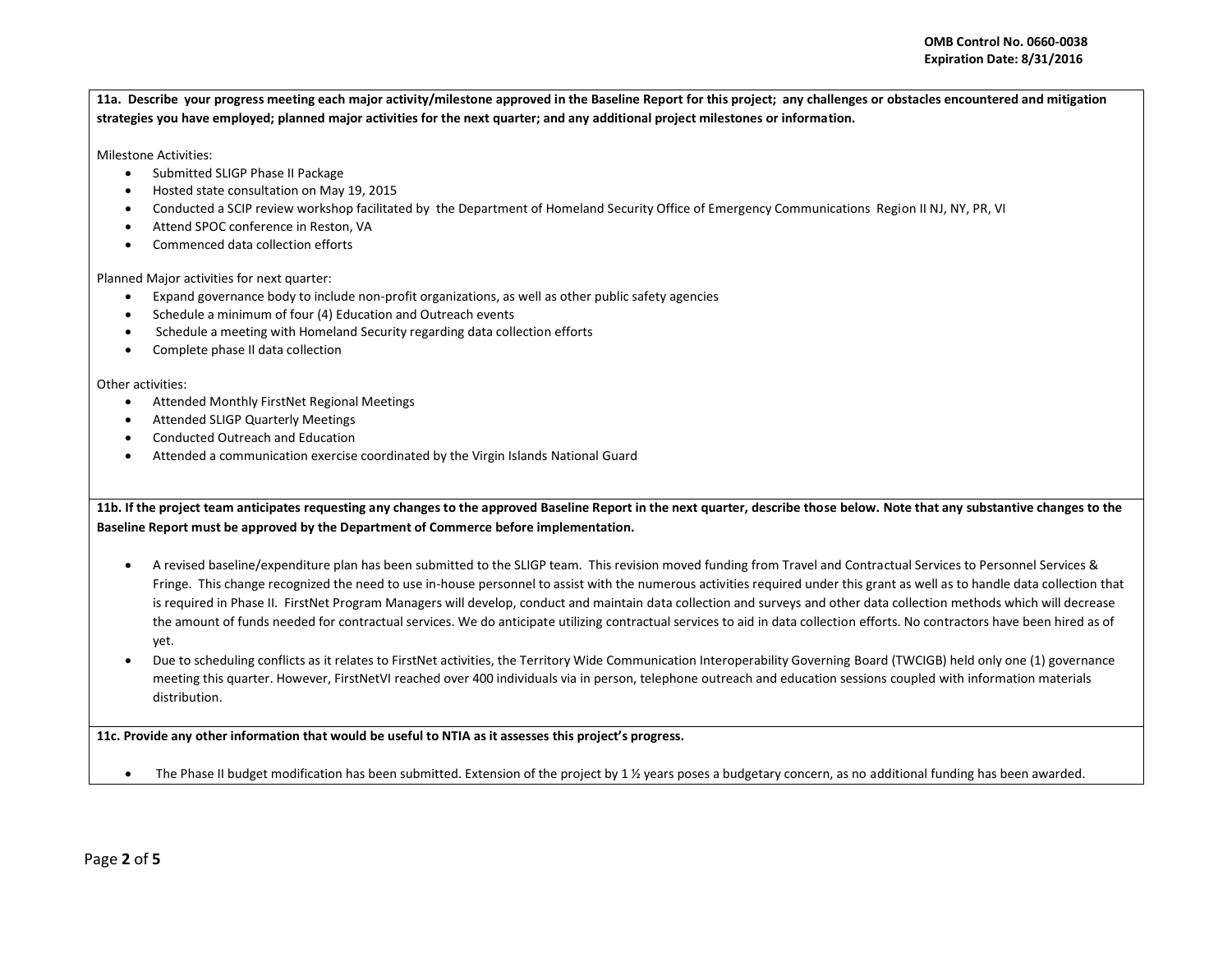**11d. Describe any success stories or best practices you have identified. Please be as specific as possible.** 

- The May 19, 2015 Initial Consultation visit was a success with over 50 emergency responders and decision makers.
- The USVI FirstNet websit[e www.firstnet.vi.gov](http://www.firstnet.vi.gov/) is live, but remains a work in progress.
- FirstNetVI Twitter account is established an now has over 40 followers

#### **12. Personnel**

### **12a. If the project is not fully staffed, describe how any lack of staffing may impact the project's time line and when the project will be fully staffed.**

- The grant extension coupled with the modified budget has revealed that budgetary constraints will only allow for the salaries of two Program Managers under the SLIGP grant until the end of the original grant term. SLIGP funds for personnel services and fringes will be exhausted prior to termination date of the Grant. Based on projections, current availability of funds will only sustain the two program managers until mid 2016. Subsequently, staffing will have to be reduced to one program manager due to the budget shortfall. Consideration for any available funding is being requested of NTIA in order to fulfill our staffing requirement throughout the term of the grant.
- The Program Managers will carry out all assignments under this grant, utilizing contractual services when necessary. They are responsible for carrying out grant activities and reporting to the Single Point of Contact (SPOC) while ensuring that all activities are completed on time and within budget. The incorporation of FirstNet into the SCIP will serve as master plan to integrate the NPSWBN technological requirements into the existing radio and broadband network infrastructure. These efforts will be guided by the Territory-wide Communication Interoperability Governing Board.

# **12b. Staffing Table**

| <b>Job Title</b>                                                                                                                      |                                                |                  | FTE %           |                                                              | Change |            |                        |                        |                        |  |
|---------------------------------------------------------------------------------------------------------------------------------------|------------------------------------------------|------------------|-----------------|--------------------------------------------------------------|--------|------------|------------------------|------------------------|------------------------|--|
| Program Manager 1                                                                                                                     |                                                |                  | 100%            | Program Management of SLIGP Grant as delineated above in 12a |        |            |                        |                        | No Change              |  |
| Program Manager 2                                                                                                                     |                                                |                  | 100%            | Program Management of SLIGP Grant as delineated above in 12a |        |            |                        |                        | No Change              |  |
| Add Row<br>Remove Row                                                                                                                 |                                                |                  |                 |                                                              |        |            |                        |                        |                        |  |
| 13. Subcontracts (Vendors and/or Sub recipients)                                                                                      |                                                |                  |                 |                                                              |        |            |                        |                        |                        |  |
| 13a. Subcontracts Table – Include all subcontractors. The totals from this table must equal the "Subcontracts Total" in Question 14f. |                                                |                  |                 |                                                              |        |            |                        |                        |                        |  |
| Name                                                                                                                                  | <b>Subcontract Purpose</b>                     | <b>Type</b>      | RFP/RFQ         | Contract                                                     | Start  | End        | <b>Total Federal</b>   | <b>Total Matching</b>  | Project and % Assigned |  |
|                                                                                                                                       |                                                | (Vendor/Subrec.) | Issued<br>(Y/N) | Executed<br>(Y/N)                                            | Date   | Date       | <b>Funds Allocated</b> | <b>Funds Allocated</b> |                        |  |
| TBD                                                                                                                                   | Cost for Wireless<br>Technology<br>Consultants | Vendor           | N               | N                                                            | TBD    | <b>TBD</b> | \$22,260               | \$0                    | N/A                    |  |
| Add Row<br>Remove Row<br>13b. Describe any challenges encountered with vendors and/or sub recipients.                                 |                                                |                  |                 |                                                              |        |            |                        |                        |                        |  |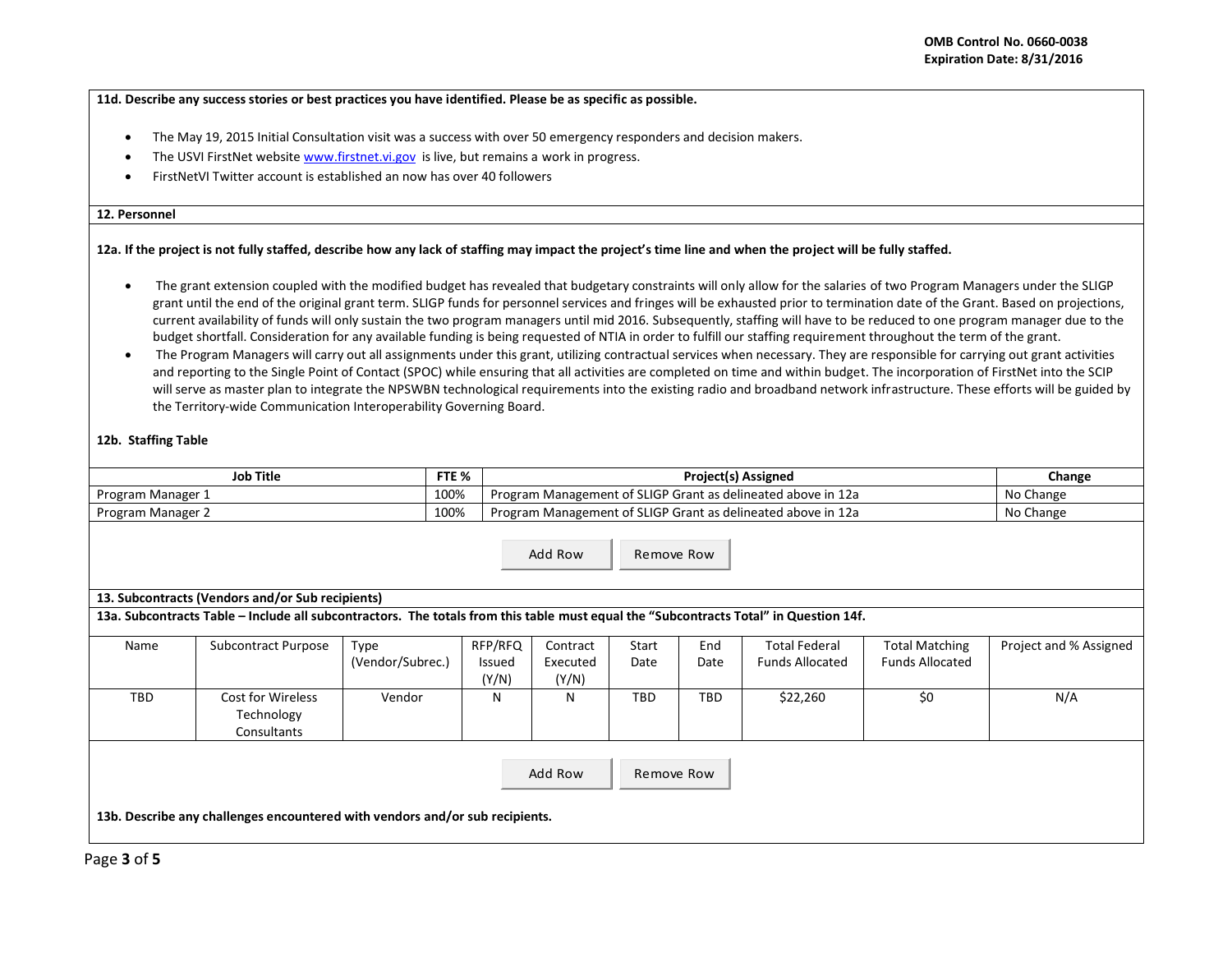### **The Bureau of Information Technology is not ready to begin this process. This task will be spearheaded by the Program Manager.**

# **14. Budget Worksheet**

Columns 2, 3 and 4 must match your current project budget for the entire award, which is the SF-424A on file. Only list matching funds that the Department of Commerce has already approved.

| Project Budget Element (1)                                                                                                                                                           | <b>Federal Funds</b>          | Approved Matching | <b>Total Budget</b>                               | <b>Federal Funds</b> | Approved Matching Funds | Total Funds Expended (7) |  |  |  |
|--------------------------------------------------------------------------------------------------------------------------------------------------------------------------------------|-------------------------------|-------------------|---------------------------------------------------|----------------------|-------------------------|--------------------------|--|--|--|
|                                                                                                                                                                                      | Awarded (2)                   | Funds (3)         | (4)                                               | Expended (5)         | Expended (6)            |                          |  |  |  |
| a. Personnel Salaries                                                                                                                                                                | \$292,188                     | \$0               | \$292,188                                         | \$141,073            | \$0                     | \$141,073                |  |  |  |
|                                                                                                                                                                                      |                               |                   |                                                   |                      |                         |                          |  |  |  |
| b. Personnel Fringe Benefits                                                                                                                                                         | \$91,000                      | \$0               | \$91,000                                          | \$39,946             | \$0                     | \$39,946                 |  |  |  |
|                                                                                                                                                                                      |                               |                   |                                                   |                      |                         |                          |  |  |  |
| c. Travel                                                                                                                                                                            | \$87,458                      | \$0               | \$87,458                                          | \$46,252             | \$0                     | \$46,252                 |  |  |  |
| d. Equipment                                                                                                                                                                         | Ś.<br>$\overline{\mathbf{0}}$ | \$0               | \$0                                               |                      | \$0                     | \$0                      |  |  |  |
| e. Materials/Supplies                                                                                                                                                                | \$7,372                       | \$0               | \$7,372                                           | \$6,164              | \$0                     | \$6,164                  |  |  |  |
|                                                                                                                                                                                      |                               |                   |                                                   |                      |                         |                          |  |  |  |
| f. Subcontracts Total                                                                                                                                                                | \$22,260                      | \$0               | \$22,260                                          |                      | \$0                     | \$0                      |  |  |  |
| g. Other                                                                                                                                                                             | \$15,350                      | \$0               | \$15,350                                          | \$3,732              | \$0                     | \$3,732                  |  |  |  |
|                                                                                                                                                                                      |                               |                   |                                                   |                      |                         |                          |  |  |  |
| h. Total Costs                                                                                                                                                                       | \$515,628                     | \$0               | \$515,628                                         | \$237,167            | \$0                     | \$237,167                |  |  |  |
|                                                                                                                                                                                      |                               |                   |                                                   |                      |                         |                          |  |  |  |
| i. % of Total                                                                                                                                                                        | 100%                          | \$0               | 100%                                              | 100%                 | 0%                      | 100%                     |  |  |  |
| 15. Certification: I certify to the best of my knowledge and belief that this report is correct and complete for performance of activities for the purpose(s) set forth in the award |                               |                   |                                                   |                      |                         |                          |  |  |  |
| documents.                                                                                                                                                                           |                               |                   |                                                   |                      |                         |                          |  |  |  |
|                                                                                                                                                                                      |                               |                   |                                                   |                      |                         |                          |  |  |  |
| 16a. Typed or printed name and title of Authorized Certifying Official                                                                                                               |                               |                   | 16c. Telephone (area code, number, and extension) |                      |                         |                          |  |  |  |
|                                                                                                                                                                                      |                               |                   |                                                   |                      |                         |                          |  |  |  |
| Reuben D. Molloy, MBA                                                                                                                                                                |                               |                   | 340-713-0354 Extension 5510                       |                      |                         |                          |  |  |  |

**16d. Email Address**

[reuben.molloy@bit.vi.gov](mailto:reuben.molloy@bit.vi.gov)

199 Estate Castle Coakley<br>International St. Costs NJ 00870

**Director/Chief Information Technology Officer**

**16b. Signature of Authorized Certifying Official 16e. Date Report Submitted (month, day, year)** Digitally signed by Reuben D. Molloy Bureau of Information Technology<br>Eublem D. *Hy Lloy*<br>Reuben D. Molloy

States Virgin Islands, ou=Bureau of Information Technology email=reuben.molloy@vi.gov, c=US

DN: cn=Reuben D. Molloy, o=Government of the United

Date: 2015.07.30 16:36:19 -04'00'